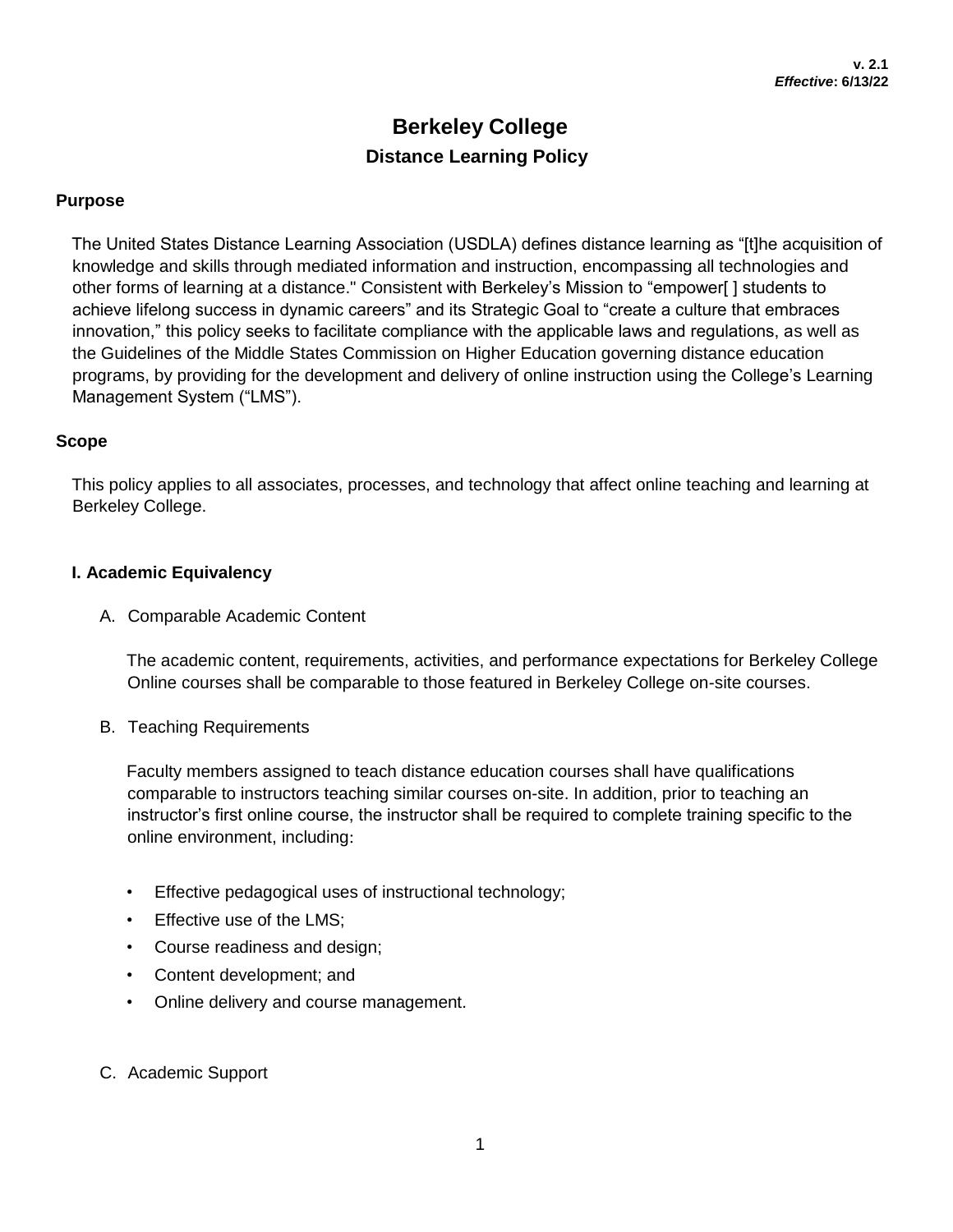All faculty shall receive the following ongoing support:

- Course design, pedagogical support, and professional development opportunities from the Center for Curriculum, Instruction, and Technology;
- Technical support and training from the HelpDesk; and
- Professional and pedagogical support from Department Chairs/Directors.

## **II. Equivalent Student Support and Activities**

All Berkeley College students receiving instruction through distance learning shall receive equivalent access to the student support services offered on Berkeley's physical campus locations. These include, but are not limited to, admissions; academic advisement; academic support; library services; financial aid; student accounts; career services; student development and campus life; and other programs, resources, and services, as applicable.

## **III. Application of Other Policies**

The College shall maintain appropriate policies and procedures governing distance education, including, but not limited to, the following:

- the Online Student Identity Verification Policy;
- procedures for handling state online regulation issues; and
- procedures for monitoring "meaningful academic activity" (for Title IV purposes);

In addition, to the extent practicable, all Berkeley College academic and conduct policies and procedures shall also apply to Berkeley College distance education, including, but not limited to:

- policies and procedures contained in the Undergraduate Catalog;
- policies and procedures contained in the Graduate Catalog;
- policies and procedures contained in the Student Handbook;
- policies and procedures contained in the Faculty Handbook;
- the Electronic Information Archiving Policy;
- the Credit Hour Assignment Policy;
- the Computer Access for Students Policy;
- the Disability Services Accommodation Policy for Students;
- the Copyright Policy;
- the Equal Opportunity Policy and Procedures;
- the Title IX (and Non-Title IX) Sexual Harassment and Sexual Misconduct Policy;